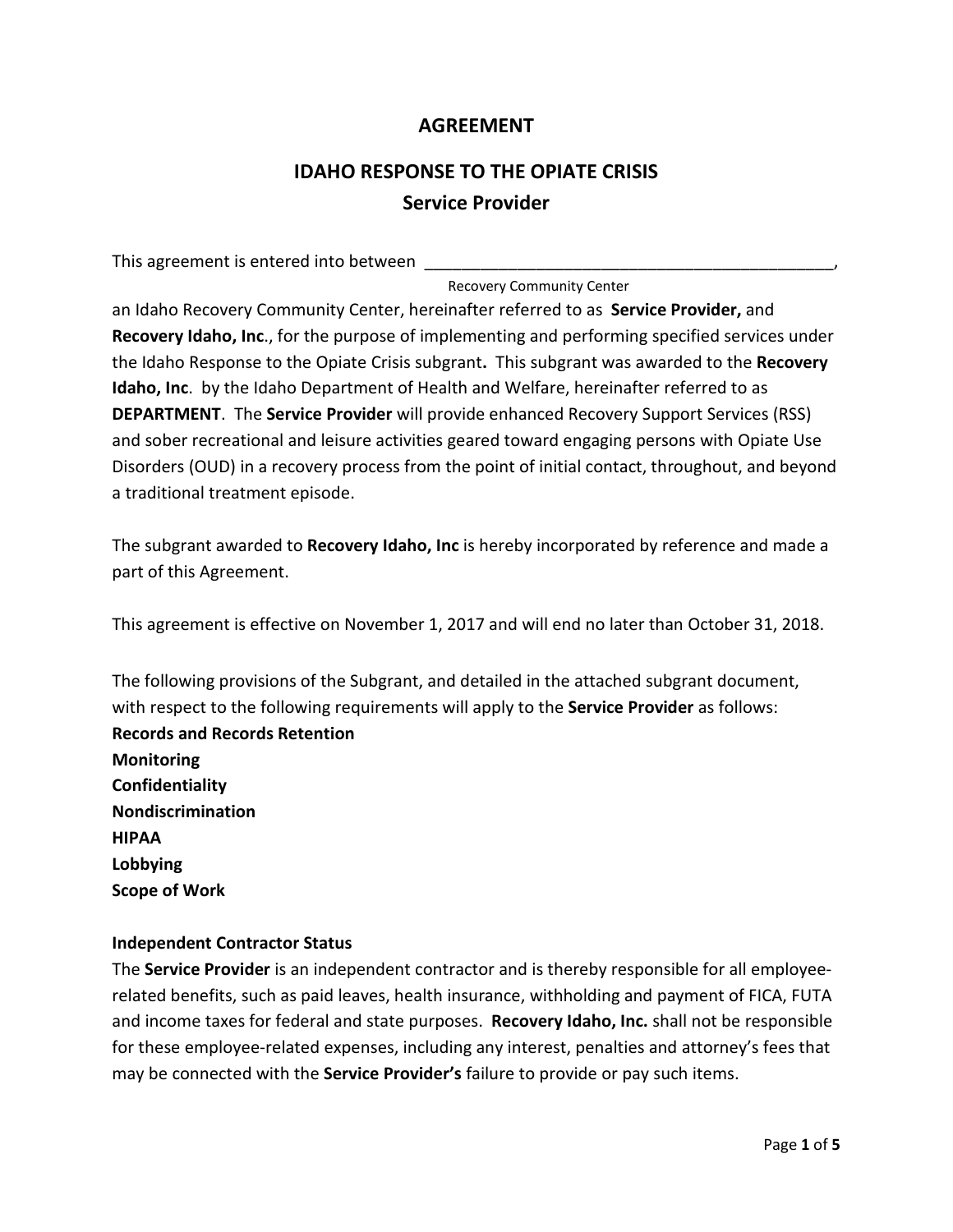# **Scope of Work**

#### **General Requirements:**

Public information: The **Service Provider** may provide information on the general services it will or has delivered in the community, but requests for public information or news releases pertaining specifically to the IROC grant, as well as data collected specifically about services delivered under the grant, will not be released without the prior written consent of Recovery Idaho, Inc. Requests for public information shall be referred to Recovery Idaho, Inc. within two business days of receipt.

Utilize a standard screening form provided by **Recovery Idaho, Inc.**

Utilize a statewide Recovery Capital Instrument for persons receiving Recovery Coaching at intake and at each 5<sup>th</sup> session of coaching provided by **Recovery Idaho, Inc.** 

# **Scope of Work Services Provisions**

The **Service Provider** will be responsible for adhering to the provisions outlined in the subgrant **Scope of Work** with respect to:

# **Section III. Staffing and Staff Training (specifically)**

- Maintain staff and or volunteers with the knowledge and skills to accojp0lish subgrant services/activities.
- Ensure all Recovery Coaches providing services under this agreement complete a minimum of thirty(30 hours of Recovery Coach Training, Sixteen (16) hours of Ethics training and the Recovery Idaho Opiate Use Disorder Endorsement training prior to beginning work (volunteer or employment) under this subgrant except for the Detoxification Companions.
- Ensure that staff or volunteers complete a criminal history background check in compliance with IDAPA 16.05.06 including a waiver as described in Subsections 009.03 through 009.13 of IDAPA 16.07.15 Behavioral Health Program Approval.

# **Section IV. Subgrant Services and Activities (specifically)**

- Immediate Connection with a Trained Recovery Coach
- Detoxification Companion
- On-Call Immediate Response Recovery Coaching
- Jail/Prison Reentry Response Recovery Coaching
- Continuing Care Recovery Services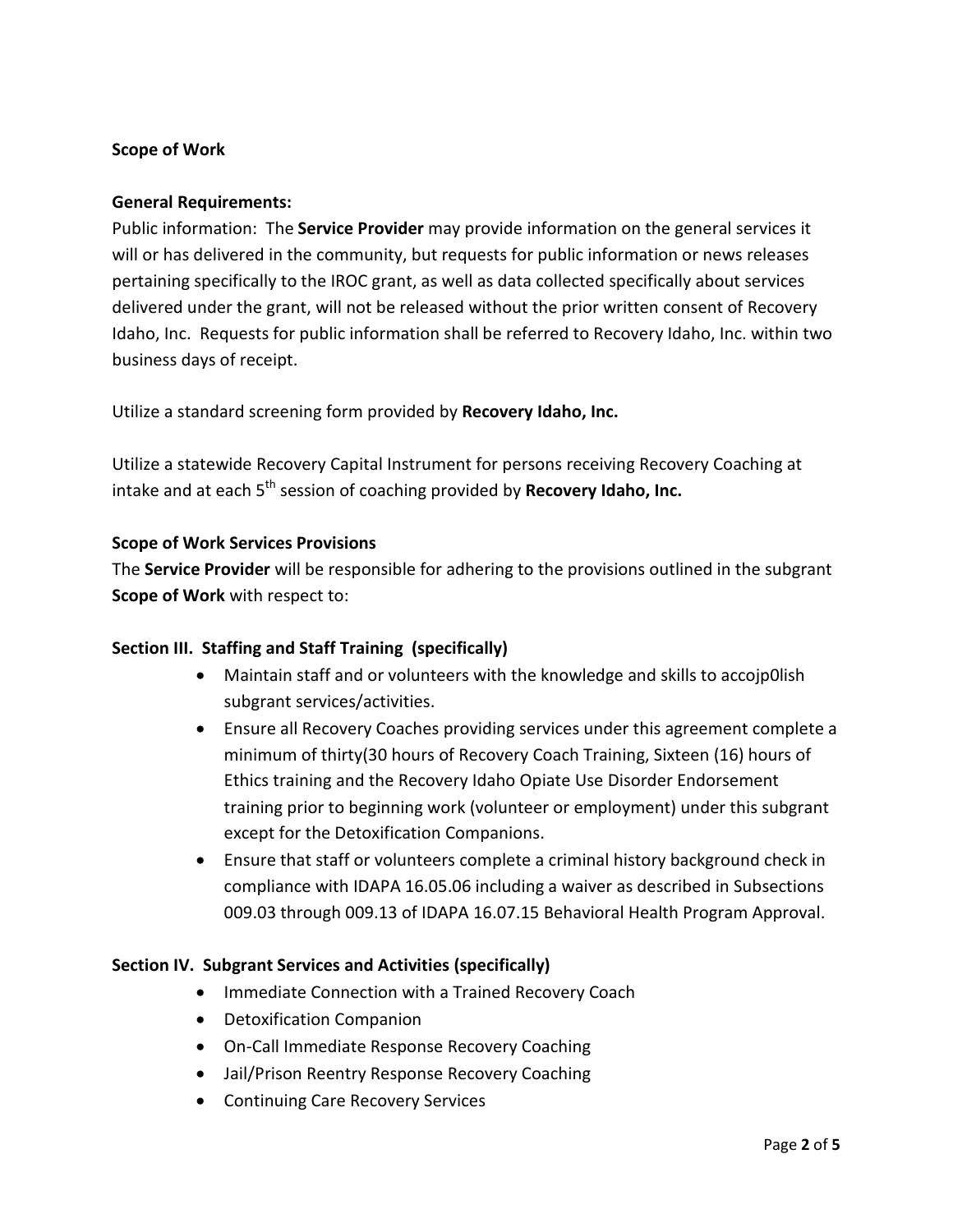- Provide a once a week mutual help recovery support group and or support group for persons who have experienced and OUD event
- Provide a once a week sober support activities for young adults age 18-24
- Provide a once a week sober recreation or leisure activity

# **Section V. Records and Documentation (specifically)**

- Maintain an individual record, hard copy or electronic for each covered individual as described below, for a period of three years.
- For individuals receiving Recovery Coaching, Detox Companion Service, Jail/Prison Reentry Response Recovery Coaching (those who choose to receive additional services), maintain a file to include:
	- Referral Date
	- Date of First Contact
	- First Contact Type (face to face, phone, email, text)
	- Presenting Drug(s) of Choice ( Prescription Opiates, Heroin, both, opiates, Other substances specified)
	- Participant demographic (first /last name, DOB/Gender/ WITS UCN or other assigned UCN when available, County of residence, race, ethnicity)
- For each service delivered:
	- Type of service delivered (Recovery Coaching, Detox Companion, On Call Crisis, Reentry Services, Continuing Care Recovery Services) Duration of Services ( exmple: 30 minutes, 1 hour) Location of Service (office, hospital, client home) Date of Service Case Note describing session and impact on participant
	- Name and Credentials of staff delivering service including staff signature
- Date IROC Services End
- Reason IROC Services Ended
- Maintain an individual personnel (staff or volunteer) file to include name, credentials, criminal History Background Check)

# **Access to Files and Records**

The **Service Provider** shall make available to **Recovery Idaho, Inc**., for review, any files or records which are pertinent to this agreement and provide reasonable access to personnel for the purposes of interview and discussion related to such documents.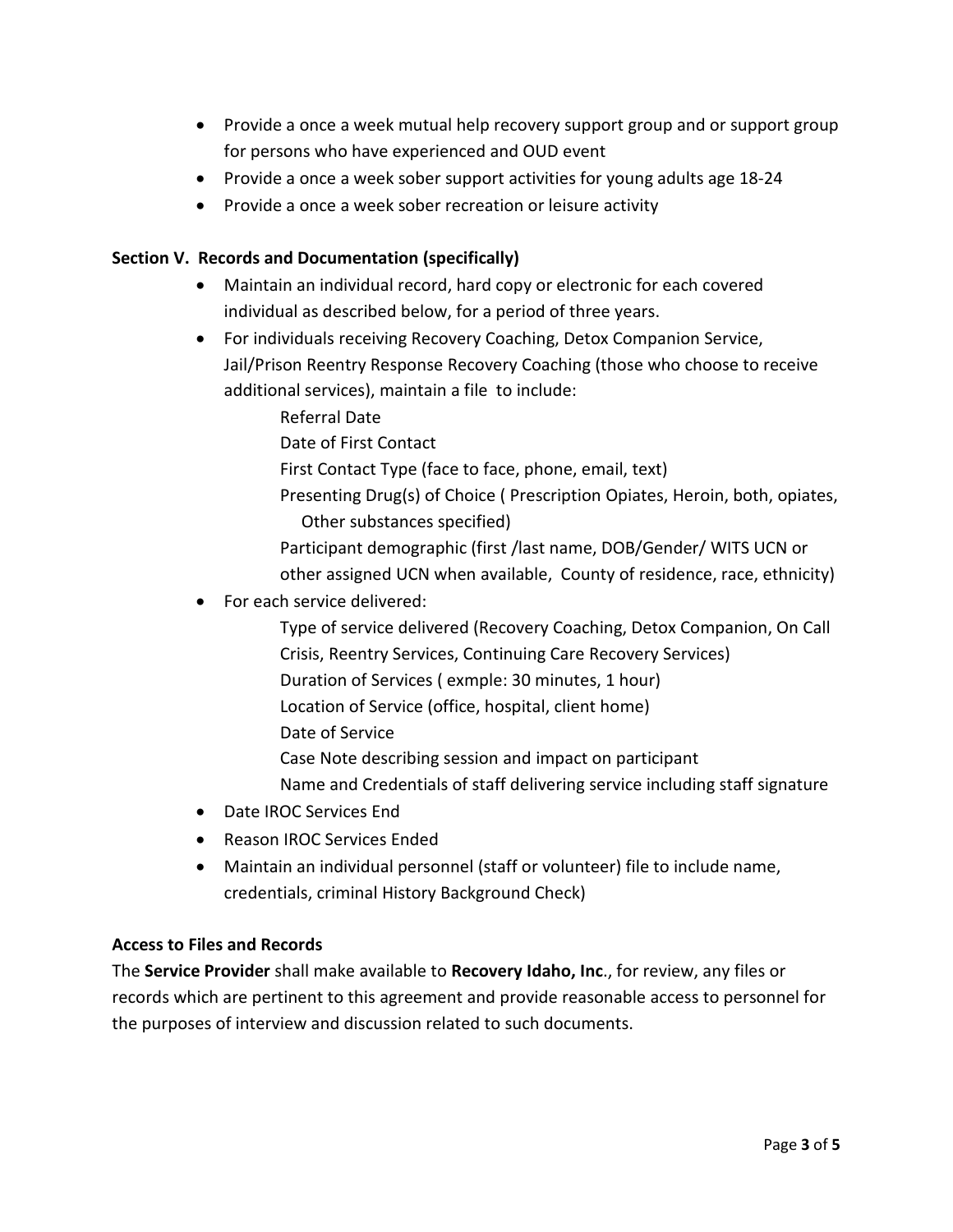# **Performance Metrics**

The **Service Provider** will familiarize itself with the IROC subgrant Performance Metrics in order to collaborate with **Recovery Idaho, Inc**. in achieving the expected subgrant performance.

#### **Start-up Funds and Related Reporting**

The **Service Provider** may utilize designated start-up funds for those reasonable costs associated with the establishment and initiation of the services described in this agreement.

The **Service Provider** will maintain a record of the nature and amount of start-up expenditures and make such record available to **Recovery Idaho, Inc.** upon request.

#### **Service Reports**

The **Service Provider** will provide **Recovery Idaho, Inc.** with a service report by the 5<sup>th</sup> calendar day of the month following the month in which the covered services are delivered, using a form specified by **Recovery Idaho, Inc.**

#### **Related Reports:**

In addition to reporting of services delivered, the **Service Provider** will also provide the following information required by the DEPARTMENT on a report form provided by **Recovery Idaho, Inc.:**

- **Number of staff or volunteers trained (special staff trainings provided by the Service Provider**
- **Working Agreements signed in the community with Emergency Rooms, Crisis Centers, Other Health Care Facilities, Jails, Prisons, Community Organizations**
- **No Show Rate (the number of persons in a month who were referred by BPA for recovery coaching prior to entering treatment who did not show up for their treatment initial appointment)**
- **On-call Contact Engagement ( percentage of on call recipients receiving one recovery coaching session following referral during the month**
- **Reentry Response Rate (percentage of persons receiving a jail or prison reentry contact who receive one community service during the month)**
- **Coaching Recovery Capital Improvement (recovery capital improvement rate based on data from the recurring Recovery Capital Inventory.**
- **Client Demographic Report in a format provided by Recovery Idaho Inc,.**